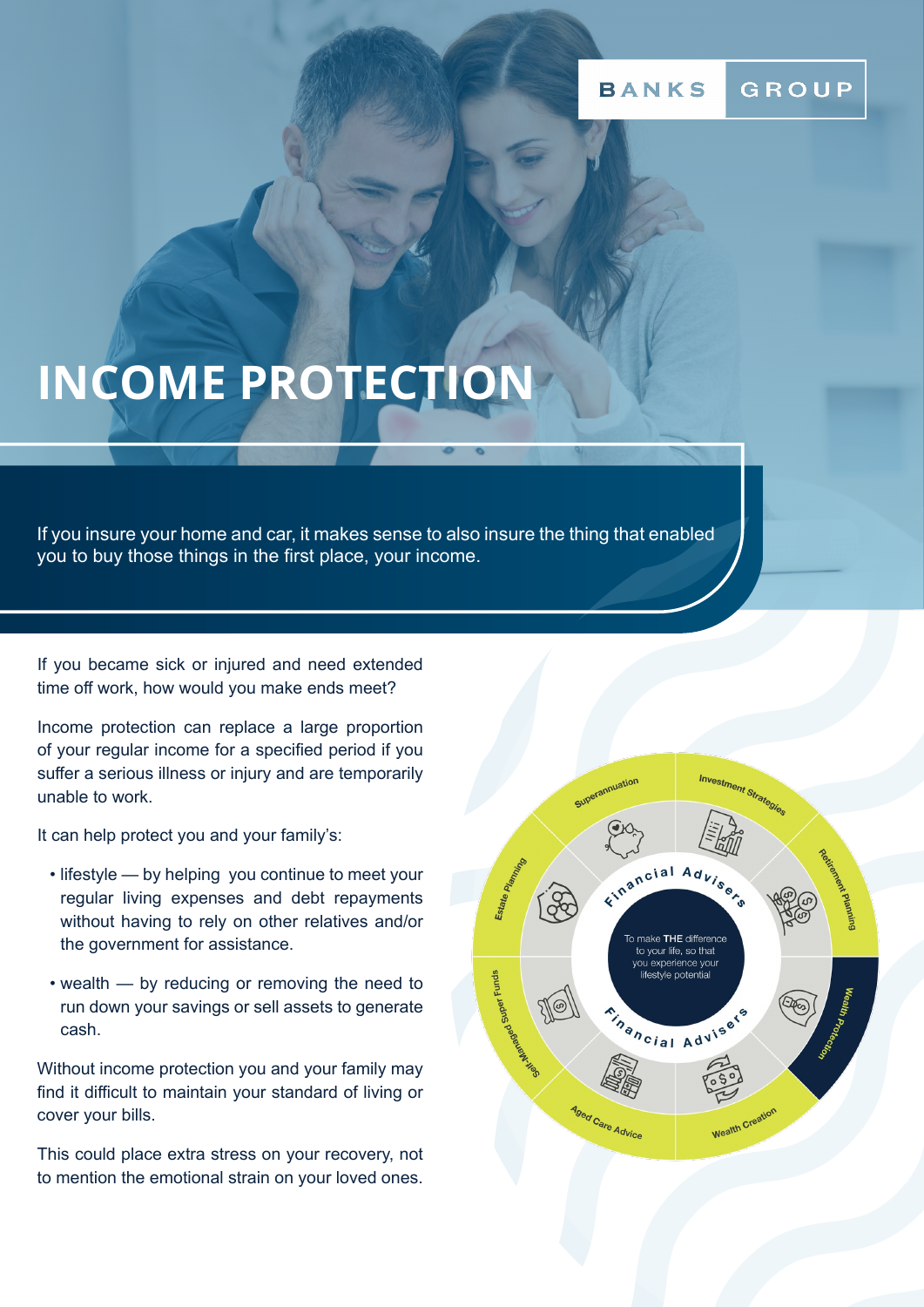

# **How much will I be paid?**

Typically, you can insure up to 75% or more of your before-tax income, up to the insurer's capped dollar amount.

These benefit payments may include your employer's compulsory contributions into your super fund (also known as the 'Super Guarantee').

#### **How long will I be paid for?**

You can choose the length of time you would receive a benefit (also known as the 'benefit period'). This could be a specific timeframe (e.g. one, two or five years) or up to a certain age (e.g. 65). In general, the longer the benefit period the higher the premium.

The benefit payments continue until you recover and resume work or your benefit period ends.

#### **When will my payments begin?**

If your claim is successful, your benefit payments will not start immediately — you first have to serve a waiting period.

You can select the length of the waiting period when you take out the cover; they typically range from 14 days to two years, during which time you receive no benefit payments.

While you wait, you may be able to rely on sick leave. annual leave and/or long-service leave to tide you over.

If after the waiting period your doctor confirms you're still too unwell to return to work, your insurer will start paying you your monthly benefit in arrears.

The shorter the waiting period, the higher the premium is likely to be.

#### **Indemnity value**

With indemnity value income protection, the amount you're insured for is a percentage of your earnings at the time of your claim.

If you happen to be earning less than you were when you first took out the cover, you'll get a smaller monthly benefit payment. If you happen to be earning more, you will be paid 75% of the insured amount.

# **Tax deductions and payable**

Your income protection premiums are tax deductible (unless you've arranged the cover through your superannuation fund).

Any benefits you successfully claim will be treated as assessable income and taxed at your marginal tax rate.

Note that your insurer may not withhold PAYG tax on the benefit payments before they're paid to you.

If that's the case, you should seek tax advice and set aside money to pay your tax liabilities.

If you've arranged the income protection through your super fund, the trustee of the fund will generally withhold PAYG tax (i.e. you might not have to worry about it).

#### **Salary-continuance insurance**

Salary-continuance insurance is similar to income protection, the main difference being that the former is available only through superannuation funds.

Salary continuance is most commonly offered to employees in a group super plan.

Because it's purchased in bulk, salary continuance maybe cheaper than standalone income protection.

However, unlike income protection premiums, salarycontinuance premiums are not tax deductible.